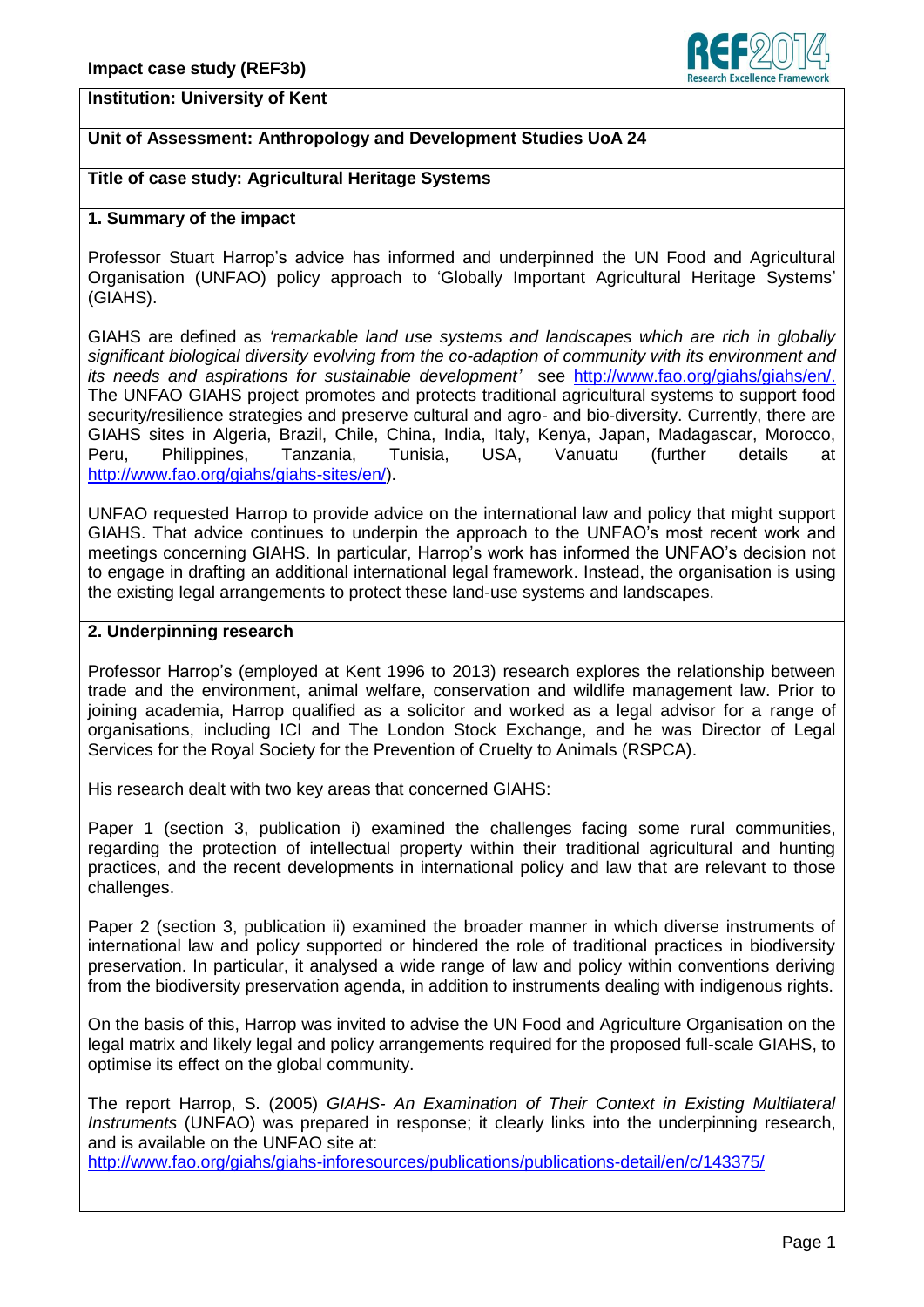

## **3. References to the research**

- i. Harrop SR (2004). Indigenous peoples, traditional ecological knowledge and the perceived threat of the intellectual property rights regime. *Law, Science and Policy* 2: 207-239. ISSN 1475-5335.
- ii. Harrop S.R. (2003). Human Diversity and the Diversity of Life- International regulation of the role of indigenous and rural human communities in Conservation. *The Malayan Law Journal* 4: xxxviii-lxxx. ISSN 0025-1283.
- iii. Harrop, S. (2005). *GIAHS- An Examination of Their Context in Existing Multilateral Instruments* (UNFAO), available at: <http://www.fao.org/giahs/giahs-inforesources/publications/publications-detail/en/c/143375/>
- iv. Harrop, S.R. (2009). [Globally important agricultural heritage systems: an examination of](http://sro.sussex.ac.uk/45133/)  [their context in existing multilateral instruments dealing with conservation and land](http://sro.sussex.ac.uk/45133/)  [tenure.](http://sro.sussex.ac.uk/45133/) *Journal of International Wildlife Law and Policy* 12 (3):127-165. doi: 10.1080/13880290903202286.
- v. Harrop, S.R. (2011). ['Living in harmony with nature'? Outcomes of the 2010 Nagoya](http://sro.sussex.ac.uk/44805/)  [Conference of the Convention on Biological Diversity.](http://sro.sussex.ac.uk/44805/) *Journal of Environmental Law* 23(1): 117-128. doi: 10.1093/jel/eqq032.

## **4. Details of the impact**

The GIAHS project is designed to establish the basis for international recognition, conservation and adaptive management of Globally Important Agricultural Heritage Systems and their associated landscapes, agricultural biodiversity, knowledge systems, food and livelihood and cultures throughout the world. It is a UNFAO initiative supported by the Global Environmental Facility (GEF) (through UNDP during preparatory phases) and the full scale project is currently being implemented/executed by UNFAO, in close collaboration with United Nations Development Programme (UNDP), United Nations Educational, Scientific and Cultural Organisation (UNESCO), International Fund for Agricultural Development (IFAD), The International Plant Genetic Resources Institute (IPGRI), United Nations University (UNU), bilateral donors, and others (a full list of partners is at [http://www.fao.org/giahs/giahs-partners/en/;](http://www.fao.org/giahs/giahs-partners/en/) and see Terms of Reference for the GIAHS Steering Committee, detailed in section 5, point D).

The project document (UNFAO Implementation doc 2008-2013) is published on the FAO website: [http://www.fao.org/fileadmin/templates/giahs/PDF/GIAHS\\_FSP\\_Document.pdf.](http://www.fao.org/fileadmin/templates/giahs/PDF/GIAHS_FSP_Document.pdf)

A key consideration in the formulation of GIAHS was the extent of interlinkage and overlap with existing international law and policy, and the agendas of other international institutions within the UN family. Expert advice was required to underpin the strategy of the then fledgling project in order to determine how it would develop and be implemented under a UN framework. A representative of the GIAHS team in UNFAO therefore approached Harrop after studying his publications.

Harrop's report (August 2005) formed the basis of the policy approach establishing and supporting the GIAHS project. Previously the GIAHS team had been considering a potentially counterproductive 'hard law' approach to GIAHS, which entails the development of new, global level, enforcement mechanisms (including systems of sanctions); instead, as a result of Harrop's advice, they pursued a policy that made use of existing legal frameworks. Harrop's report reviewed how existing legal mechanisms, at the global, national and local levels, could be used to protect important agricultural heritage systems. Harrop reviewed the capacity for current policy instruments under Agenda 21, the Johannesburg Declaration on Sustainable Development and Forest Principles to be used to protect agricultural systems. At the global level, Harrop identified existing legal support for such agricultural systems in the Convention on Biodiversity, World Heritage Convention, UNESCO Man and Biosphere Program, The RAMSAR Convention on Wetlands, The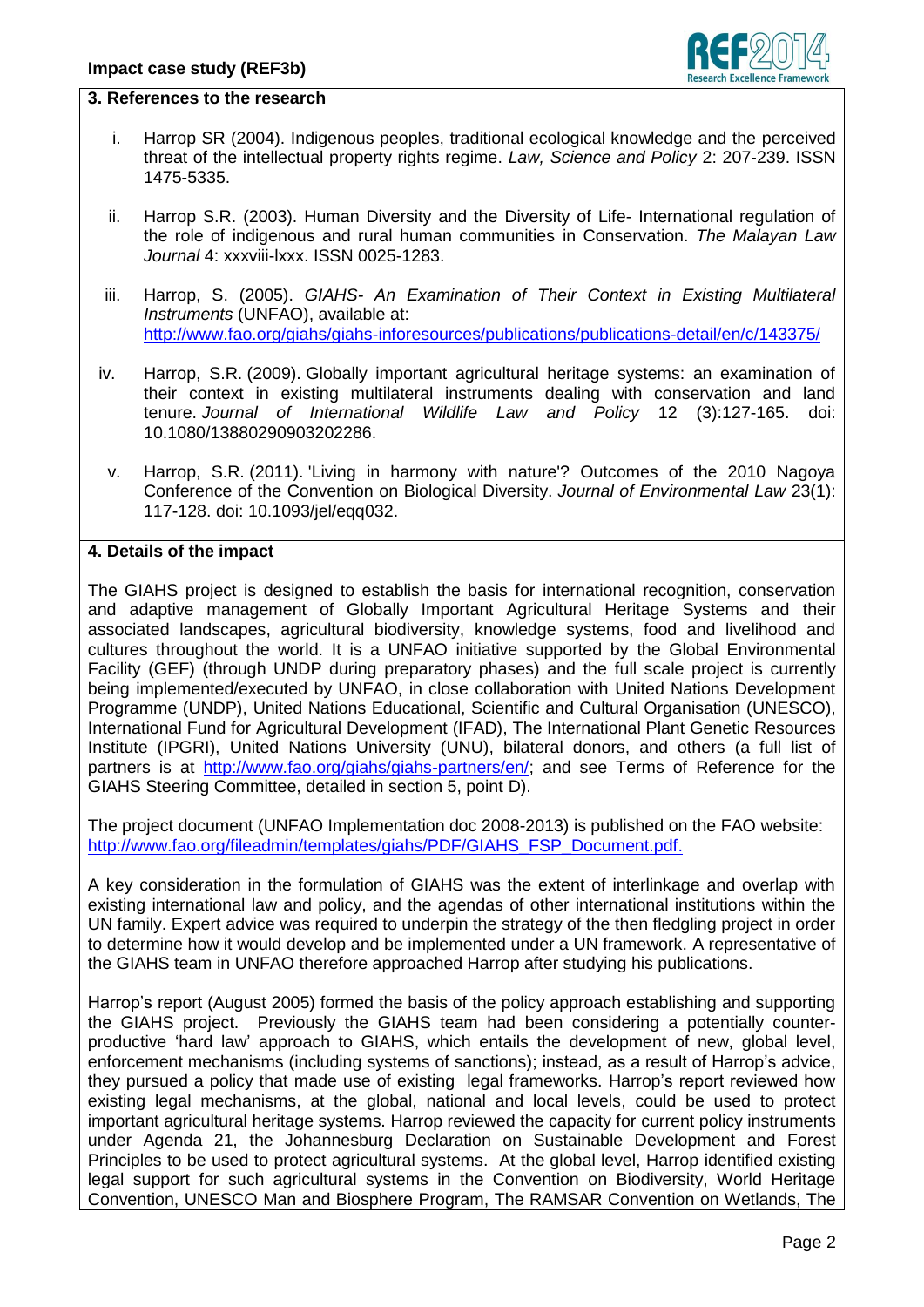## **Impact case study (REF3b)**



World Trade Organisation (WTO), and The World Intellectual Property Organisation (WIPO), amongst others. The 2005 report also offers a summary of locally specific legal instruments including customary laws, legal arrangements surrounding community level land tenure systems, and legal instruments governing access to natural resources (especially for nomadic peoples) and the right to development.

The report was presented in Rome to senior members of UNFAO and representatives across divisions of that organisation, in addition to other representatives of international agencies and institutions of the UN including UNESCO, the Convention on Biological Diversity and the World Intellectual Property Organisation. It was also discussed and presented by Harrop at a number of other meetings in Rome with other key international organisations (section 5 points A, B).

Harrop's critical advice was to develop these exiting legal instruments to develop protection for GIAHS; he states *'Whereas a multilateral convention would be the ideal solution to securely establish the GIAHS concept; it seems unlikely that this would be feasible having regard to the time it would take to negotiate and put in place. Further, there are some very sensitive areas of regulation to deal with such as trade and land tenure. Without a sensitive long-term strategy, these topics alone could frustrate the progress of an endeavour to achieve a complex regulatory*  instrument. A policy document reiterating the objectives of the project and its connections with *other ventures; adding in as many of the potential components of a convention as possible may be a more practical solution as a medium term goal … In terms of the steps that should be taken it would be best to aim high but with sensitivity and caution. Whereas the ultimate goal might be a convention or a sophisticated policy framework, the first step could be a simple supportive policy declaration detailing the concept, reciting both its benefits and the manner in which GIAHS would fulfil not only the FAO's objectives but also many of the other current key global aspirations. This declaration could be made by the FAO itself although either COAG or CGRFA might constitute a more practical choice'* (Harrop 2005).

The significance of the impact of Harrop's work is that the UNFAO approach to implementation now takes into account the complexity and difficulties associated with a hard law approach, as indicated in Harrop's report. Bearing in mind the extensive existing legal and policy framework indicated by Harrop, GIAHS is being implemented by UNFAO within current instruments, such as the Convention on Biological Diversity and resolutions of UN bodies at the Earth and World Summits. Its strategy is not to seek the establishment of a new hard law instrument but to deploy existing obligations and act as a coordinating centre (with countries and with other institutions such as UNESCO, WIPO etc.), and as the International Institution responsible for certification of GIAHS sites around the world (section 5, point B).

Harrop's advice continues to be the foundational legal and policy basis of the functioning of GIAHS and continues to be displayed on the UNFAO site [http://www.fao.org/giahs/giahs](http://www.fao.org/giahs/giahs-inforesources/publications/publications-detail/en/c/143375/)[inforesources/publications/publications-detail/en/c/143375/.](http://www.fao.org/giahs/giahs-inforesources/publications/publications-detail/en/c/143375/) Harrop also continues to advise the GIAHS secretariat through, inter alia, his membership of the GIAHS Scientific and Steering Committee. The Terms of Reference of the Steering Committee state that *'[t]he primary objective of the GIAHS Steering Committee is to discuss the policy and strategic orientation and activities of the GIAHS, and make suggestions to the GIAHS to help to improve the relevance and impact of its work'* (details in section 5, point D).

As a member of the UNFAO GIAHS steering committee, Harrop has attended a number of meetings and at the most recent on 29-30 October 2012 in Rome he chaired the  $3<sup>rd</sup>$  session entitled: Session 3 'GIAHS and links with CBD, ITPGRFA, UNESCO and other instruments'.The internal minutes of this meeting corroborate further Harrop's impact in relation to the GIAHS project: *'Prof Harrop cautioned that aiming for a GIAHS convention would require much detailed preparatory work and the negotiation path towards it could be arduous, with compromise along the way. Several other options would appear less complex and time-consuming, and some would lend themselves to a step-by-step or modular approach'* (p.10); and *'noting the excellent work of Prof Harrop on legal instruments and recently on the Aichi Targets, Mr Koohafkan enquired whether it would it be possible for him to prepare a concept note for a GIAHS instrument.*' (pp.17-18); (details